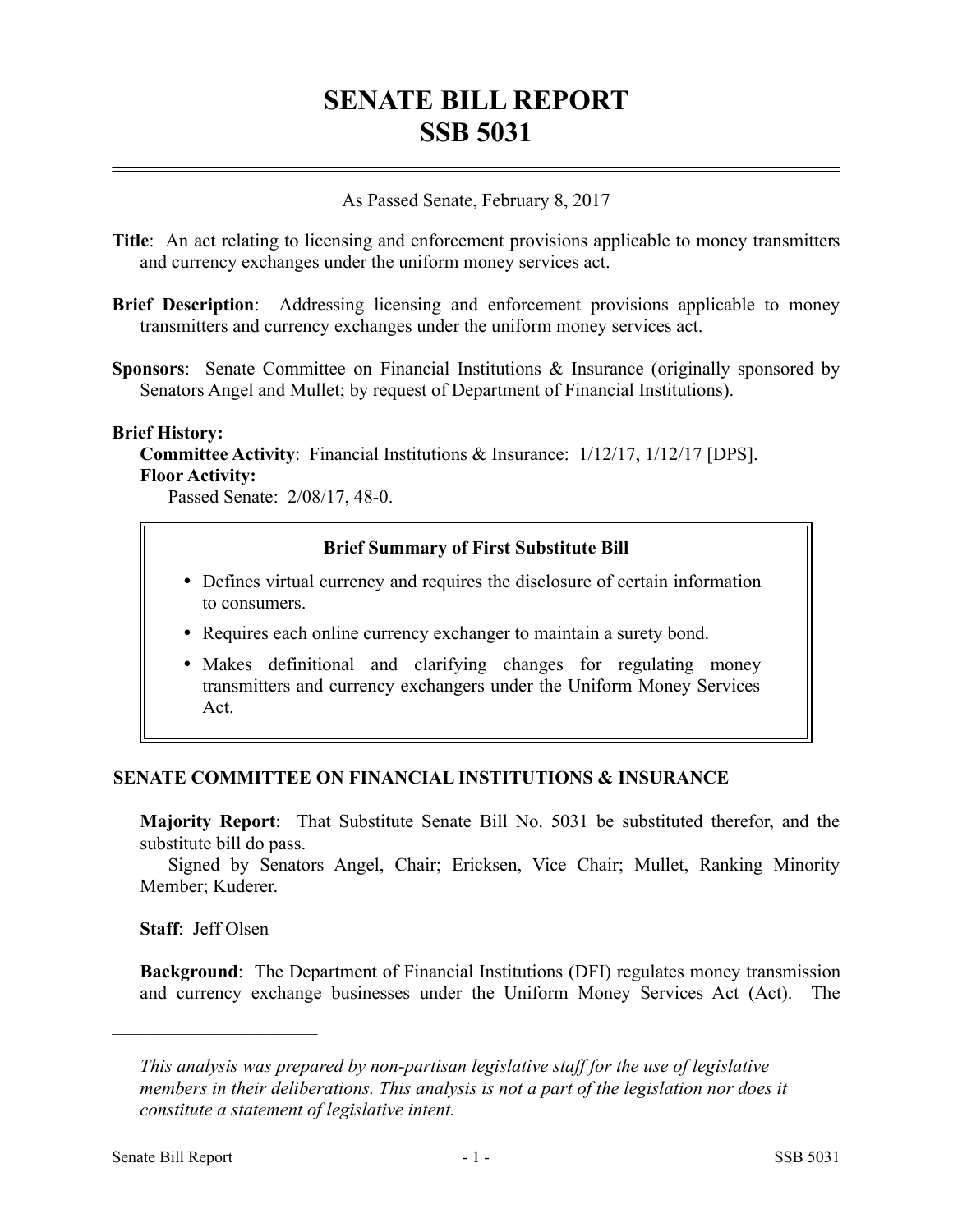purpose of the Act is to establish a state system of licensure and regulation for the safe and sound operation of money transmission and currency exchange businesses and to protect the public interest.

Money transmission is the receipt of money for the purpose of transmitting or delivering money to another location. Currency exchange is the exchange of money of one government for money of another government. Various types of businesses are exempted from regulation under the Act including federal and state agencies, federally regulated boards of trade and commission merchants, clearing agencies, insurance companies, escrow agents, and other specified agencies.

Money transmitters are required to maintain a surety bond or other security of at least \$10,000 and not exceed \$550,000. The Director of the DFI may increase the amount of bond or security required up to \$1 million when necessary, if the financial condition of a money transmitter requires it. Currency exchangers are not required to maintain surety bonds.

**Summary of First Substitute Bill:** Virtual Currency. The definition of money transmission includes receiving virtual currency. A money transmitter licensee transmitting virtual currencies must hold like-kind virtual currencies in the same volume obligated to consumers. Virtual currency means a digital representation of value used as a medium of exchange, a unit of account, or a store of value. Virtual currency licensees must provide information to any person seeking to use the licensee's products or services including a schedule of fees and charges, whether the product or services are insured, whether the transfer is irrevocable, the licensee's liability for mistakes, and additional disclosures as required by the Director established in rule. When applying for a license, a virtual currency money transmitter must provide a third-party security audit of their electronic systems to the DFI.

Bond Requirements. Each online currency exchanger must maintain a surety bond in an amount based on the previous year's currency exchange volume. The minimum surety bond must be at least \$10,000 and not exceed \$50,000 and the surety bond must run to the state of Washington. The Director of the DFI may issue a temporary cease and desist order if an online currency exchanger does not maintain a surety bond in the required amount. The Director may increase the amount of the bond up to a maximum of \$1 million based on the nature and volume of business activities and the financial health of the company.

The ability for the DFI to increase bond requirements up to \$1 million for money transmitters may be based on the nature and volume of business activities in addition to the financial health of the company. Security in lieu of bonds is no longer available for money transmitters.

Exclusions from the Act. The following are excluded from regulation under the Act including a person:

- who is a contracted service provider of a financial institution that provides processing, clearing, or settlement services in connection with wire transfers, credit and debit card transactions, prepaid access transactions or similar fund transfers;
- that facilitates payment for goods and services using bank secrecy act regulated institutions;